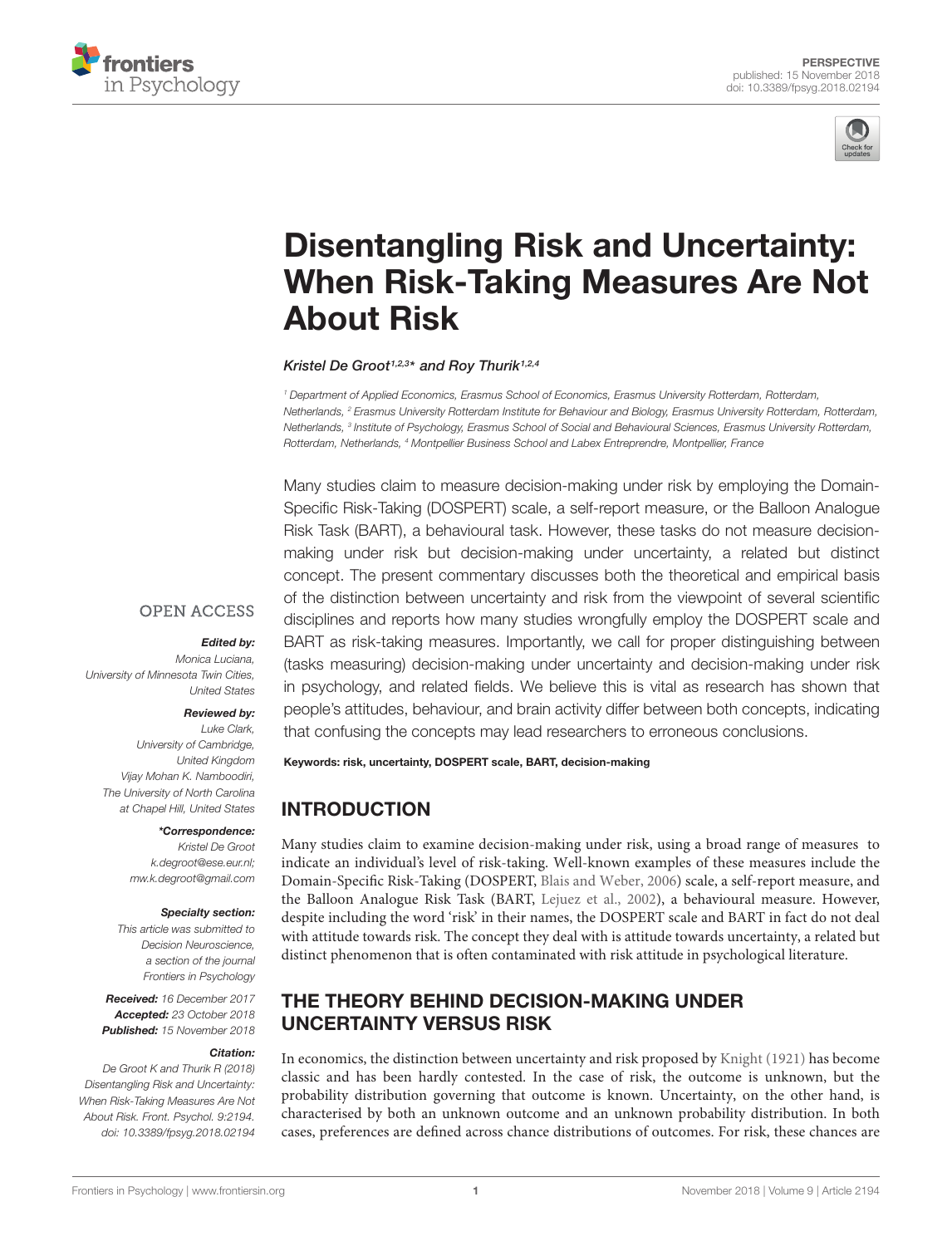taken to be objective, whereas for uncertainty, they are subjective. Consider betting with a friend by rolling a die. If one rolls at least a four, one wins 30 Euros (or Pounds, Dollars, Yen, Republic Dataries, Bitcoins, etc.). If one rolls lower, one loses. If the die is unbiased, one's decision to accept the bet is taken with the knowledge that one has a 50 per cent chance of winning and losing. This situation is characterised by risk. However, if the die has an unknown bias, the situation is characterised by uncertainty. The latter applies to all situations in which one knows that there is a chance of winning and losing but has no information on the exact distribution of these chances.

When laypersons talk about risk, they generally mean uncertainty, as the outcome probabilities are seldom known in everyday situations. In contrast to laypersons, scientists cannot afford to confound the concepts of risk and uncertainty. Contaminating these 2 concepts and hence not adhering to the uncertainty/risk (U/R) distinction is problematic, as this distinction has been supported by various studies showing that it is not only conceptually but also empirically valid. These studies primarily come from three scientific disciplines: economics, psychology, and neurobiology.

### FINDINGS FROM ECONOMICS

Behavioural economic literature has supported the validity of the U/R distinction by showing that individuals are less sensitive to likelihood information in the case of uncertainty compared to risk: likelihood insensitivity decreases with more information [\(Kahneman and Tversky,](#page-5-3) [1979;](#page-5-3) [Kahn and Sarin,](#page-5-4) [1988;](#page-5-4) [Kilka and](#page-5-5) [Weber,](#page-5-5) [2001;](#page-5-5) [Abdellaoui et al.,](#page-5-6) [2005,](#page-5-6) [2011;](#page-5-7) [Baillon et al.,](#page-5-8) [2012,](#page-5-8) [2013,](#page-5-9) [2017\)](#page-5-10). This phenomenon can be illustrated with the use of a fictional lottery. In the lottery, the difference between a win probability of 0 and 0.1 is substantial, for it reflects the difference between no chance versus a chance. The difference between a probability of 0.9 and 1 is also large, for the latter means a certain win. By contrast, the difference between 0.3 and 0.4, or between 0.6 and 0.7 seems small. If one is not even sure whether these 0.3 and 0.4 (or 0.6, and 0.7) probabilities are accurate (uncertainty), it is plausible that one will treat them as equivalent. Hence, the less information individuals have (uncertainty vs. risk), the more they fail to sufficiently discriminate between different levels of likelihood [\(Tversky and Kahneman,](#page-6-0) [1992;](#page-6-0) [Baillon et al.,](#page-5-8) [2012;](#page-5-8) [Baillon,](#page-5-11) [2015\)](#page-5-11). In addition, the behavioural economic literature shows aversion towards uncertain compared to risky choices (something referred to as ambiguity aversion): individuals prefer known probabilities over unknown probabilities, even if the known probability is low and the unknown probability could be a guaranteed win [\(Ellsberg,](#page-5-12) [1961\)](#page-5-12). In the original experiments, this phenomenon is illustrated with urns. Imagine there are 2 urns: the 'known' urn, with 50 red and 50 black balls, and the 'unknown' urn, which contains 100 balls that are red or black in an unknown proportion. Winning is achieved by drawing a red ball. Which urn do people want to draw from? When asked this question, most people opt for the known urn. However, if they win when drawing a black ball, they also opt for the known urn. This decision contradicts the notion of probability: people act as

if the chance of drawing a red ball from the unknown urn is less than 50 per cent, but also as if the chance of drawing a black ball from that same urn is less than 50 per cent. This so-called Ellsberg paradox illustrates our initial statement: when asked to choose, individuals prefer risk over uncertainty.

### FINDINGS FROM PSYCHOLOGY

Next to behavioural economic literature, psychological literature also supports the empirical distinction between uncertainty and risk. [Buckert et al.](#page-5-13) [\(2014\)](#page-5-13), for example, show that the cortisol response to stress impacts decision-making under risk, but not under uncertainty. In addition, several studies show how risk and uncertainty are differentially impaired in a broad range of (neuro) psychological disorders. For example, decision-making under uncertainty but not under risk has shown to be impaired in patients who have undergone unilateral temporal lobe surgery [\(Bonatti et al.,](#page-5-14) [2009\)](#page-5-14), patients with gambling problems [\(Brevers et al.,](#page-5-15) [2012\)](#page-5-15), breast cancer patients receiving adjuvant chemotherapy [\(Chen et al.,](#page-5-16) [2013\)](#page-5-16), patients with obsessivecompulsive disorder [\(Starcke et al.,](#page-5-17) [2009,](#page-5-17) [2010;](#page-5-18) [Kim et al.,](#page-5-19) [2015;](#page-5-19) [Zhang et al.,](#page-6-1) [2015a](#page-6-1)[,b\)](#page-6-2), and patients with pathological buying issues [\(Trotzke et al.,](#page-6-3) [2015\)](#page-6-3). The same dissociation holds for normal ageing [\(Zamarian et al.,](#page-6-4) [2008\)](#page-6-4). The situation, however, is reversed for patients with Parkinson's disease, who are differentially impaired in decision-making under risk, but not in decision-making under uncertainty [\(Euteneuer et al.,](#page-5-20) [2009\)](#page-5-20), which could be explained by the notion that decisionmaking under risk depends more on executive functioning than does decision-making under uncertainty [\(Brand et al.,](#page-5-21) [2006\)](#page-5-21). These dissociations provide further support for the empirical distinction between uncertainty and risk.

# FINDINGS FROM NEUROBIOLOGY

Extending the psychological literature, several studies from the field of neurobiology indicate that risk and uncertainty are differentially coded in the brain. Currently, 2 hypotheses exist outlining how dealing with uncertainty versus risk differs neurobiologically [\(Schultz et al.,](#page-5-22) [2008\)](#page-5-22). First, both situations may recruit different brain systems, resulting in double dissociations. This hypothesis is supported by studies showing that risk recruits the orbitofrontal cortex, striatum, insula, and (posterior) parietal cortex, whereas uncertainty recruits the amygdala and parts of the frontal cortex such as the inferior frontal gyrus, and the (dorsal) lateral prefrontal cortex [\(Huettel et al.,](#page-5-23) [2006;](#page-5-23) [Krain et al.,](#page-5-24) [2006;](#page-5-24) [Platt and Huettel,](#page-5-25) [2008;](#page-5-25) [Schultz et al.,](#page-5-22) [2008;](#page-5-22) [Bach et al.,](#page-5-26) [2009\)](#page-5-26). Second, risk and uncertainty may recruit a common brain mechanism but to different degrees, showing stronger responses to either ambiguous or risky choices. This idea is backed up by studies showing that the activity in some brain structures, such as the orbitofrontal cortex and amygdala, is positively related to the level of uncertainty in a task, whereas activity in the striatal system is negatively correlated [\(Hsu et al.,](#page-5-27) [2005;](#page-5-27) [Platt and Huettel,](#page-5-25) [2008;](#page-5-25) [Schultz et al.,](#page-5-22) [2008;](#page-5-22) [Levy et al.,](#page-5-28) [2010\)](#page-5-28). These findings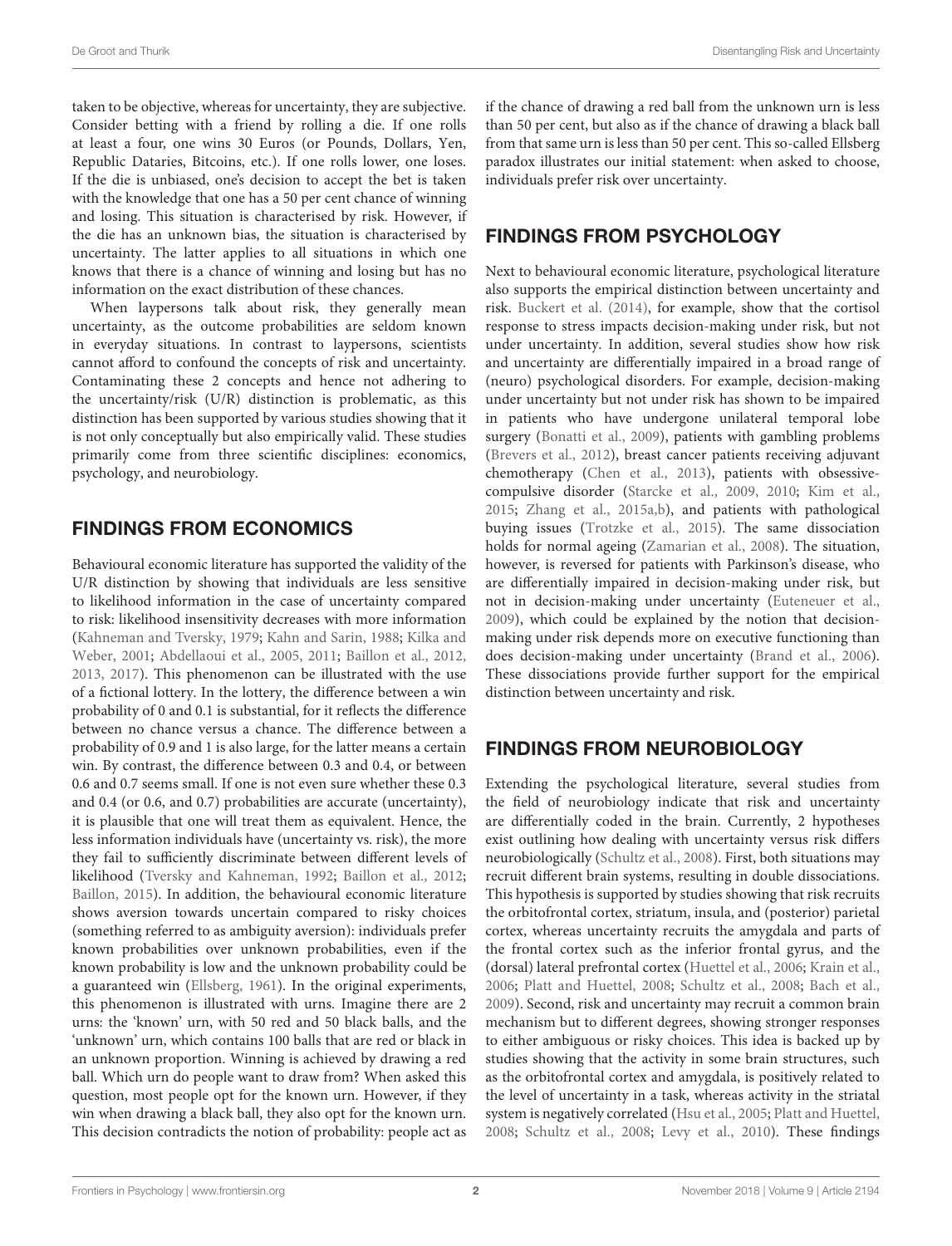support a graded rather than an all or nothing difference between how uncertainty and risk are neurobiologically coded. There is no conclusive evidence yet on whether uncertainty and risk are mutually exclusive or graded represented in the brain. However, regardless of which hypothesis is supported, uncertainty and risk can be said to differ from each other even at a biological level, which is an important signal of the essential difference between uncertainty and risk.

#### THE DOSPERT SCALE AND BART

The discussed behavioural economic, psychological, and neurobiological studies demonstrate how uncertainty and risk differ not only on a theoretical basis, but also empirically. This emphasises the need to properly distinguish between the 2 concepts in research. However, as discussed, 2 paradigms that claim to measure decision-making under risk in fact deal with uncertainty: the DOSPERT scale and the BART. For the DOSPERT scale, items include 'going camping in the wilderness,' 'drinking heavily at a social function,' and 'investing 10 per cent of your annual income in a new business venture'. For all these items and the others, the outcome distribution is unclear. There is a level of uncertainty, but since the probability distribution of the described situations is not known, this cannot be qualified as risk in the Knightian sense. The same is true for the BART. In the BART, individuals pump up a balloon that can explode at any time. Since the probability distribution of explosions is unknown to the participant ('participants were given no detailed information about the probability of an explosion,' [Lejuez et al.,](#page-5-1) [2002,](#page-5-1) p. 77), there is again a level of uncertainty, which cannot be qualified as risk. For the DOSPERT scale, the uncertainty is bidirectional: both the researcher and the participant are ignorant of the probability distribution. For the BART, the uncertainty is one-directional: from the viewpoint of the researcher, the risk is known, as he or she knows how the probability distribution of the task has been programmed. The participant, on the other hand, is not given any information about this.

Although the DOSPERT scale and BART are both clear examples of uncertainty measures, studies applying them do generally not acknowledge that the measures deal with decisionmaking under uncertainty instead of risk. To examine how pervasive this mistake is, a literature review was conducted using Scopus across November, 2017. The first search parameter concerned the full name of both tasks as mentioned in the article title, abstract, or keywords as indexed in Scopus. This resulted in 17 articles on the DOSPERT scale, and 289 articles on the BART. These 306 articles were all read and classified into 4 categories. An article was categorised as recognising the uncertainty nature of the DOSPERT scale or BART if the article explicitly mentioned that the DOSPERT scale or BART measures decision-making under uncertainty (instead of risk) because the probabilities relevant for the task are unknown to the participant, or if the article seemed to implicitly understand the difference between decision-making under uncertainty and risk, for example by discussing the conceptual difference between known versus unknown probabilities in relation to the experimental paradigms.

However, articles were not included in this category if they only stated that probabilities in the task were unknown (which is simply a task characteristic), without relating this to uncertainty or risk. Articles were also not included if they correctly stated that the task measured uncertainty but mentioned invalid reasons for this (for example because 'the outcome is unknown,' which is a characteristic of both risk and uncertainty). Articles were classified as not recognising the U/R distinction if they did not seem to be aware of the distinction between the 2 concepts in relation to the DOSPERT scale or BART. This was for example reflected by consistently using the concepts intertwined without discussing the difference; explicitly stating that uncertainty and risk are equal; discussing uncertainty and risk but not relating this to the DOSPERT scale or BART; or stating that the DOSPERT scale or BART measures decision-making under risk, while not mentioning uncertainty (or related concepts such as ambiguity, or unknown probabilities) at all. The 2 remaining categories concerned 'not accessible' (if the full text of an article could not be accessed) and 'not applicable' (if the article did not say anything concerning either uncertainty or risk, for instance because the DOSPERT scale or BART was used for measuring a different construct, such as impulsivity). The second search parameter concerned the abbreviation of both measures, again as mentioned in the article title, abstract, or keywords as indexed in Scopus. This resulted in 45 articles on the DOSPERT scale, and 3137 on the BART. For these articles, the abstracts were examined, and irrelevant articles (e.g., articles discussing Bart Syndrome) were removed from the search findings. In addition, articles that were already included based on the first search parameters were also removed. The remaining articles were again all read and classified according to the abovementioned criteria. The final categorisation consisted of 48 articles on the DOSPERT scale, and 302 articles on the BART. The included articles were solely identified via the search parameters; no additional method of including articles was employed.

The results from the categorisation can be found in **[Figure 1](#page-3-0)**. The findings were in line with our proposition that most studies do not adhere to the U/R distinction and do not correctly identify the DOSPERT scale and BART as uncertainty measures. This was also true for several studies published in this journal. Overall in the literature, only 7.1 per cent of articles correctly adhered to the U/R distinction in relation to the DOSPERT scale and BART. The Knightian distinction between uncertainty and risk was not adhered to by 88.3 per cent of articles. The classification of all examined articles was archived in an online repository and can be accessed via a weblink that is available from the authors upon request. In addition to the basic classification, the repository holds information indicating whether the authors thought a certain classificatory decision was up for debate. This was the case for 12.3 per cent of articles. For these articles, the arguments on which the final decision was based are also reported. The most common arguments reported are discussing the U/R distinction in relation to other tasks but not to the DOSPERT scale or BART; correctly stating that the DOSPERT scale or BART measures decision-making under uncertainty but reporting invalid arguments for this claim; and applying a Bayesian learning paradigm to the BART that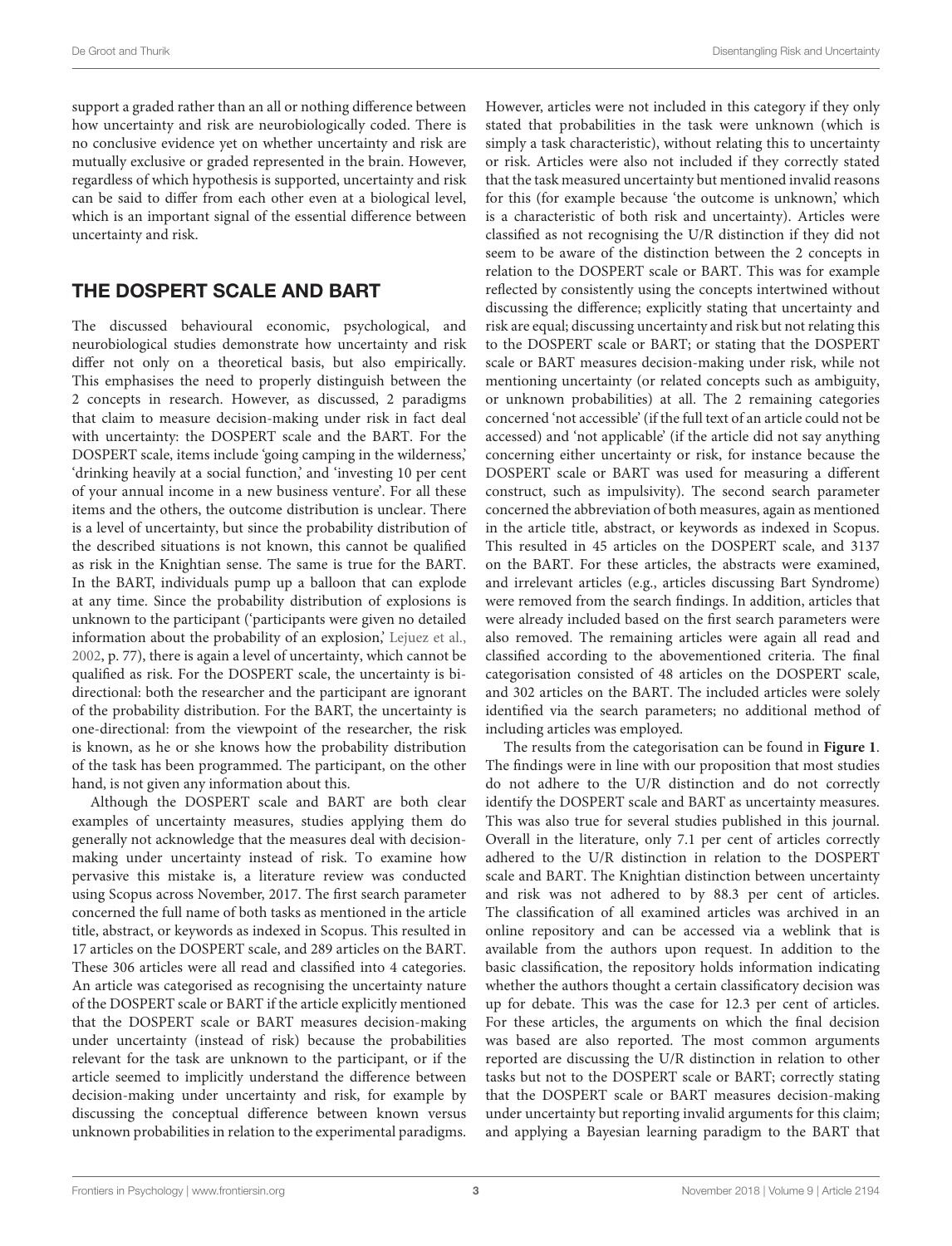

<span id="page-3-0"></span>quantifies the decision maker's changing uncertainty about the chances of the balloon exploding, but that does not explicitly say anything regarding the U/R distinction. All articles characterised by these arguments were categorised as not adhering to the U/R distinction, which resulted in a relatively conservative classification. However, the percentage of articles not properly adhering to the U/R distinction in relation to the DOSPERT scale and BART remains high (namely 78.3 per cent) if all articles now classified as 'mistake' + 'up for debate' were classified as properly adhering to the distinction.

# THE IMPORTANCE OF DISTINGUISHING BETWEEN DECISION-MAKING UNDER UNCERTAINTY VERSUS RISK

From the literature review, we conclude that not properly adhering to the U/R distinction is a widespread problem. Most articles do not even mention the distinction, let alone correctly identify the DOSPERT scale and BART as measuring decisionmaking under uncertainty instead of risk. However, the present finding that 88.3 per cent of articles does not adhere to the Knightian distinction between uncertainty and risk in relation to the DOSPERT scale or BART does not necessarily mean that 88.3 per cent of authors are unaware of the distinction. In fact, we believe that most researchers understand the conceptual distinction between uncertainty and risk, but do not explicitly report on this in their articles. This absence of uncertainty/risk information in articles could simply be the result of common practises within the field. In psychology, terms such as 'risktaking' and 'riskiness' often signify not only a known chance but also a directional effect: a high chance of loss. Uncertainty does not allow for a similar directional connotation, which may result in using the term less frequently. Furthermore, if only few studies explicitly distinguish between uncertainty and risk, this becomes the default within a field, leading others to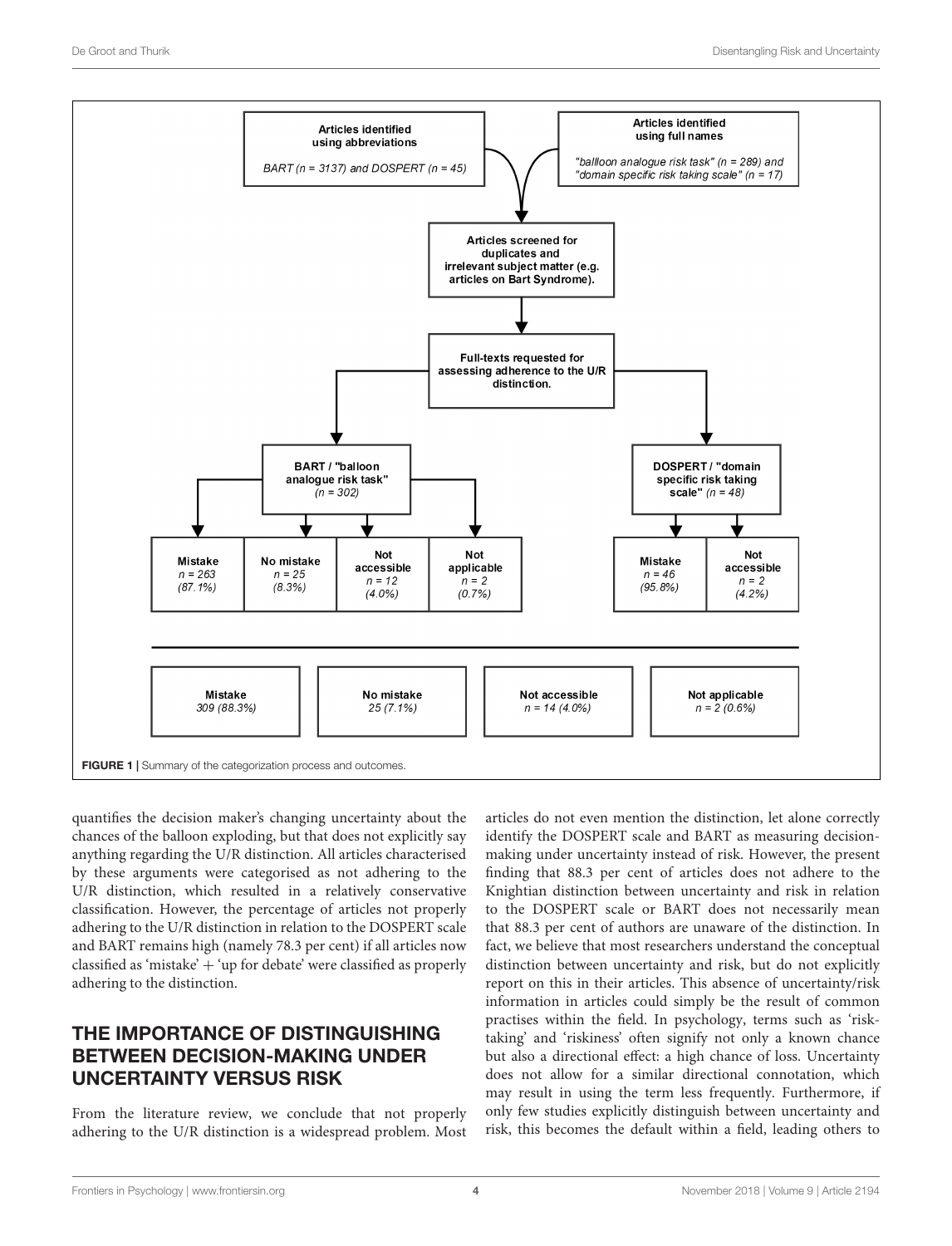also not report on this distinction even though they may have considered it when designing their study. This is reflected in the observation that articles that adhere to the U/R distinction are not only scarce but are also not consistently referred to in the literature. This contributes to the contamination of both concepts that currently dominates the literature, and makes research prone to confusion, especially when crossing disciplinary lines.

Being aware of the distinction between uncertainty and risk and applying this knowledge in scientific writings not only is of great importance for scientific coherence but also has meaningful practical implications for government and business because the rules used for decision-making under risk differ from those used for decision-making under uncertainty. As an example, [Angner](#page-5-29) [\(2012\)](#page-5-29) discusses the regulation of new and unstudied chemical substances. There is little hard data on them, but there is some probability that they will turn out to be toxic. If a policy maker would argue that the decision at hand concerns uncertainty, he or she would have to decide that the new chemical should be banned or heavily regulated until its safety can be established. Speaking in behavioural economic terms, either the minimax (minimising the maximum amount of deaths) or the maximin (maximising the minimum amount of profit) criterion applies in this situation. However, if the policy maker argues that one can and must assign probabilities to all outcomes, he or she faces a choice under risk, and will probably permit the use of the new chemical because the probability that it will turn out to be truly dangerous is low (the expected utility, the alternative with the greatest amount of utility in the long run, is highest for permitting the use). This example shows that decision-making under uncertainty versus risk results in different responses. Therefore, whether a decision is treated as a choice under uncertainty or under risk can have real consequences.

### WHAT SHOULD RESEARCHERS DO?

The aim of the present commentary is not to scold researchers from fields such as psychology for not using terminology and conventions used in economics. We do, however, encourage researchers to properly distinguish between uncertainty and risk. We believe that the majority of researchers are in fact already aware of this distinction, even though this is not always reflected in their writings. Moreover, the aim of our commentary is not to take credit for the idea that the DOSPERT scale and BART do not measure attitude towards risk but rather towards uncertainty. In fact, we mention several previous studies that explicitly contribute to this view by providing empirical support for the conceptual distinction. Furthermore, studies adhering to the U/R distinction in relation to the DOSPERT scale or BART can be found in the repository.

The aim of the present commentary is to unite previous research, and to make researchers explicitly aware of the distinction between uncertainty and risk. In addition, the aim is to advise researchers on what tasks (not) to use. For example,

a self-report measure probing pure risk-taking should include clear indicators of the probability distribution underlying the outcomes of the described activities. Furthermore, the BART should not be used for measuring pure risk-taking. Instead, different behavioural tasks such as the Cambridge Gambling Task (CGT, [Rogers et al.,](#page-5-30) [1999\)](#page-5-30), Game of Dice Task (GDT, [Brand et al.,](#page-5-31) [2005\)](#page-5-31), and Columbia Card Task (CCT, [Figner](#page-5-32) [et al.,](#page-5-32) [2009\)](#page-5-32) should be used when aiming to measure decisionmaking under risk. It should be noted though that in real life the chances are almost always unknown, which means that risk has more theoretical than practical importance. Therefore, there is certainly merit to using the DOSPERT scale and BART, especially considering their good external validity. In fact, we could even speculate that this good external validity can be explained by the fact that these tasks measure decision-making under uncertainty (and not risk), which corresponds well to the structure of decision-making in real life. Looking even closer at how decision-making in real life is accomplished, it appears that the distinction between uncertainty and risk is continuous rather than binary. In many cases, individuals have some estimate of the involved probabilities, which develops as they move further along in the decision-making process and receive feedback by sampling the environment. This development is mirrored, for example, in the Iowa Gambling Task (IGT, [Bechara et al.,](#page-5-33) [1994\)](#page-5-33), in which participants learn the probabilities associated with card decks as they progress through the task. It could even be argued that the BART is characterised by a learning process as well, which is reflected by studies applying learning models to the task. However, regardless of what (version of a) task is used, it is important to be explicitly aware of what it is measuring: decision-making under uncertainty (BART and DOSPERT scale), decision-making under risk (CGT, GDT, and CCT), or a gradual shift from decision-making under uncertainty to decision-making under risk (IGT and possibly BART). This way, the used nomenclature can stay pure and help readers identify what concepts are examined in a particular study.

Scientists are expected to outperform laypersons in properly distinguishing between concepts. Considering the fluidity of interdisciplinary research, it is pertinent to employ a sole and clear-cut definition of concepts across fields. This is particularly important if concepts have been shown to differ both theoretically and empirically. The present commentary calls for distinguishing uncertainty and risk in the field of psychology and related fields where decision-making under uncertainty and decision-making under risk play an important role, such as neuroeconomics. This will help in using tasks that actually measure the concept one is interested in measuring, which will certainly aid in finding true relationships.

### AUTHOR CONTRIBUTIONS

KDG conceived the study, performed the literature review, and wrote down the background of the review and its results. RT participated in the design of the search and revised the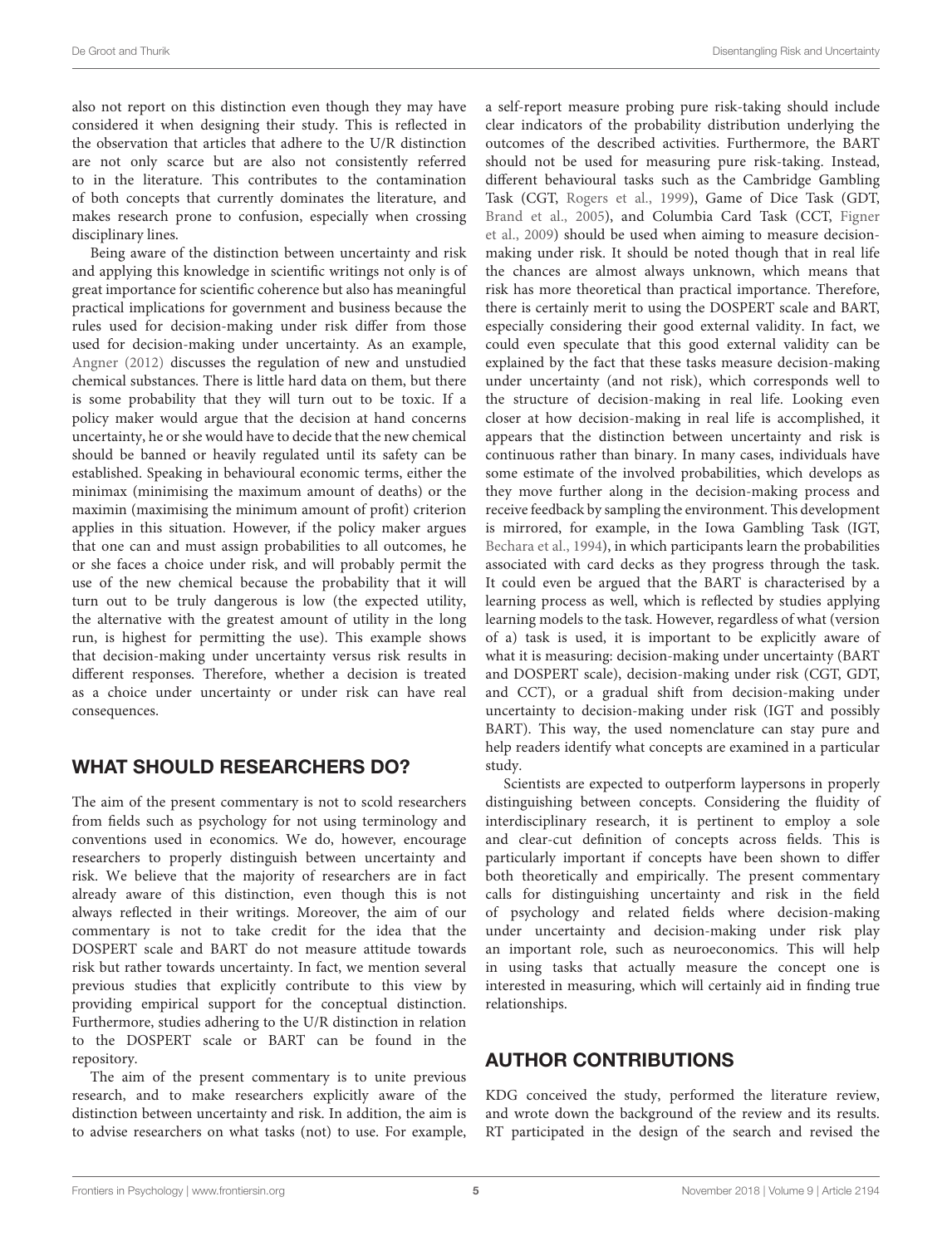manuscript critically for important intellectual content. Both authors read and approved the final manuscript.

#### FUNDING

KDG was supported by an NWO Research Talent grant (406.17.505). In addition, this research received financial support from the French National Research Agency through the

#### **REFERENCES**

- <span id="page-5-7"></span>Abdellaoui, M., Baillon, A., Placido, L., and Wakker, P. (2011). The rich domain of uncertainty: source functions and their experimental implementation. Am. Econ. Rev. 101, 695–723. [doi: 10.1257/aer.101.2.695](https://doi.org/10.1257/aer.101.2.695)
- <span id="page-5-6"></span>Abdellaoui, M., Vossmann, F., and Weber, M. (2005). Choice-based elicitation and decomposition of decision weights for gains and losses under uncertainty. Manag. Sci. 51, 1384–1399. [doi: 10.1287/mnsc.1050.0388](https://doi.org/10.1287/mnsc.1050.0388)
- <span id="page-5-29"></span>Angner, E. (2012). A Course in Behavioral Economics. London: Palgrave Macmillan Ltd.
- <span id="page-5-26"></span>Bach, D. R., Seymour, B., and Dolan, R. J. (2009). Neural activity associated with the passive prediction of ambiguity and risk for aversive events. J. Neurosci. 29, 1648–1656. [doi: 10.1523/JNEUROSCI.4578-08.2009](https://doi.org/10.1523/JNEUROSCI.4578-08.2009)
- <span id="page-5-11"></span>Baillon, A. (2015). Subjective Truths. Inaugural Speech. Rotterdam: Erasmus Research Institute of Management.
- <span id="page-5-9"></span>Baillon, A., Bleichrodt, H., Keskin, U., L'Haridon, O., and Li, C. (2013). "Learning under ambiguity: an experiment using initial public offerings on a stock market," in Proceedings of the Economics Working Paper Archive (University of Rennes 1 & University of Caen), Centre for Research in Economics and Management (CREM), (Rennes: University of Rennes)
- <span id="page-5-10"></span>Baillon, A., Bleichrodt, H., Keskin, U., L'Haridon, O., and Li, C. (2017). The effect of learning on ambiguity attitudes. Manag. Sci. 64, 1975–2471. [doi: 10.1287/mnsc.](https://doi.org/10.1287/mnsc.2016.2700) [2016.2700](https://doi.org/10.1287/mnsc.2016.2700)
- <span id="page-5-8"></span>Baillon, A., Cabantous, L., and Wakker, P. (2012). Aggregating imprecise or conflicting beliefs: an experimental investigation using modern ambiguity theories. J. Risk Uncertain. 44, 115–147. [doi: 10.1007/s11166-012-9140-x](https://doi.org/10.1007/s11166-012-9140-x)
- <span id="page-5-33"></span>Bechara, A., Damasio, A. R., Damasio, H., and Anderson, S. W. (1994). Insensitivity to future consequences following damage to human prefrontal cortex. Cognition 50, 7–15. [doi: 10.1016/0010-0277\(94\)90018-3](https://doi.org/10.1016/0010-0277(94)90018-3)
- <span id="page-5-0"></span>Blais, A., and Weber, E. U. (2006). A domain-specific risk-taking (DOSPERT) scale for adult populations. Judgm. Decis. Mak. 1, 33–47.
- <span id="page-5-14"></span>Bonatti, E., Kuchukhidze, G., Zamarian, L., Trinka, E., Bodner, T., Benke, T., et al. (2009). Decision making in ambiguous and risky situations after unilateral temporal lobe epilepsy surgery. Epilepsy Behav. 14, 665–673. [doi: 10.1016/j.](https://doi.org/10.1016/j.yebeh.2009.02.015) [yebeh.2009.02.015](https://doi.org/10.1016/j.yebeh.2009.02.015)
- <span id="page-5-31"></span>Brand, M., Fujiwara, E., Borsutzky, S., Kalbe, E., Kessler, J., and Markowitsch, H. J. (2005). Decision-making deficits of korsakoff patients in a new gambling task with explicit rules: associations with executive functions. Neuropsychology 19, 267–277. [doi: 10.1037/0894-4105.19.3.267](https://doi.org/10.1037/0894-4105.19.3.267)
- <span id="page-5-21"></span>Brand, M., Labudda, K., and Markowitsch, H. J. (2006). Neuropsychological correlates of decision-making in ambiguous and risky situations. Neural Netw. 19, 1266–1276. [doi: 10.1016/j.neunet.2006.03.001](https://doi.org/10.1016/j.neunet.2006.03.001)
- <span id="page-5-15"></span>Brevers, D., Cleeremans, A., Goudriaan, A. E., Bechara, A., Kornreich, C., Verbanck, P., et al. (2012). Decision making under ambiguity but not under risk is related to problem gambling severity. Psychiatr. Res. 200, 568–574. [doi:](https://doi.org/10.1016/j.psychres.2012.03.053) [10.1016/j.psychres.2012.03.053](https://doi.org/10.1016/j.psychres.2012.03.053)
- <span id="page-5-13"></span>Buckert, M., Schwieren, C., Kudielka, B. M., and Fiebach, C. J. (2014). Acute stress affects risk taking but not ambiguity aversion. Front. Neurosci. 8:82. [doi: 10.3389/fnins.2014.00082](https://doi.org/10.3389/fnins.2014.00082)
- <span id="page-5-16"></span>Chen, X., Zhu, C., Li, J., Qiu, L., Zhang, L., Yu, F., et al. (2013). Dissociation of decision making under ambiguity and decision making under risk in breast cancer patients receiving adjuvant chemotherapy: a neuropsychological study. Brain Res. 1533, 63–72. [doi: 10.1016/j.brainres.2013.08.015](https://doi.org/10.1016/j.brainres.2013.08.015)
- <span id="page-5-12"></span>Ellsberg, D. (1961). Risk, ambiguity, and the savage axioms. Q. J. Econ. 75, 643–669. [doi: 10.2307/1884324](https://doi.org/10.2307/1884324)

programme 'Investments for the Future' under reference number ANR-10-LabX-11-01 (Labex Entrepreneurship).

#### ACKNOWLEDGMENTS

The authors thank Han Bleichrodt, Kirsten Rohde, and Peter Wakker for valuable comments on earlier versions of this article. In addition, they thank the reviewers.

- <span id="page-5-20"></span>Euteneuer, F., Schaefer, F., Stuermer, R., Boucsein, W., Timmermann, L., Barbe, M. T., et al. (2009). Dissociation of decision-making under ambiguity and decision-making under risk in patients with Parkinson's disease: a neuropsychological and psychophysiological study. Neuropsychologia 47, 2882– 2890. [doi: 10.1016/j.neuropsychologia.2009.06.014](https://doi.org/10.1016/j.neuropsychologia.2009.06.014)
- <span id="page-5-32"></span>Figner, B., Mackinlay, R. J., Wilkening, F., and Weber, E. U. (2009). Affective and deliberative processes in risky choice: age differences in risk taking in the Columbia Card Task. J. Exp. Psychol. Learn. Mem. Cogn. 35, 709–730. [doi: 10.1037/a0014983](https://doi.org/10.1037/a0014983)
- <span id="page-5-27"></span>Hsu, M., Bhatt, M., Adolphs, R., Tranel, D., and Camerer, C. F. (2005). Neural systems responding to degrees of uncertainty in human decision-making. Science 310, 1680–1683. [doi: 10.1126/science.1115327](https://doi.org/10.1126/science.1115327)
- <span id="page-5-23"></span>Huettel, S. A., Stowe, C. J., Gordon, E. M., Warner, B. T., and Platt, M. L. (2006). Neural signatures of economic preferences for risk and ambiguity. Neuron 49, 765–775. [doi: 10.1016/j.neuron.2006.01.024](https://doi.org/10.1016/j.neuron.2006.01.024)
- <span id="page-5-4"></span>Kahn, B. E., and Sarin, R. K. (1988). Modeling ambiguity in decisions under uncertainty. J. Consum. Res. 15, 265–272. [doi: 10.1086/209163](https://doi.org/10.1086/209163)
- <span id="page-5-3"></span>Kahneman, D., and Tversky, A. (1979). Prospect theory: an analysis of decision under risk. Econometrica 47, 263–291. [doi: 10.2307/1914185](https://doi.org/10.2307/1914185)
- <span id="page-5-5"></span>Kilka, M., and Weber, M. (2001). What determines the shape of the probability weighting function under uncertainty? Manag. Sci. 47, 1712–1726. [doi: 10.1287/](https://doi.org/10.1287/mnsc.47.12.1712.10239) [mnsc.47.12.1712.10239](https://doi.org/10.1287/mnsc.47.12.1712.10239)
- <span id="page-5-19"></span>Kim, H. W., Kang, J. I., Namkoong, K., Jhung, K., Ha, R. Y., and Kim, S. J. (2015). Further evidence of a dissociation between decision-making under ambiguity and decision-making under risk in obsessive–compulsive disorder. J. Affect. Disord. 176, 118–124. [doi: 10.1016/j.jad.2015.01.060](https://doi.org/10.1016/j.jad.2015.01.060)

<span id="page-5-2"></span>Knight, F. H. (1921). Risk, Uncertainty and Profit. New York, NY: Sentry Press.

- <span id="page-5-24"></span>Krain, A. L., Wilson, A. M., Arbuckle, R., Castellanos, F. X., and Milham, M. P. (2006). Distinct neural mechanisms of risk and ambiguity: a meta-analysis of decision-making. Neuroimage 32, 477–484. [doi: 10.1016/j.neuroimage.2006.02.](https://doi.org/10.1016/j.neuroimage.2006.02.047) [047](https://doi.org/10.1016/j.neuroimage.2006.02.047)
- <span id="page-5-1"></span>Lejuez, C. W., Read, J. P., Kahler, C. W., Richards, J. B., Ramsey, S. E., Stuart, G. L., et al. (2002). Evaluation of a behavioral measure of risk taking: The Balloon Analogue Risk Rask (BART). J. Exp. Psychol. Appl. 8, 75–84. [doi: 10.1037/1076-](https://doi.org/10.1037/1076-898X.8.2.75) [898X.8.2.75](https://doi.org/10.1037/1076-898X.8.2.75)
- <span id="page-5-28"></span>Levy, I., Snell, J., Nelson, A. J., Rustichini, A., and Glimcher, P. W. (2010). Neural representation of subjective value under risk and ambiguity. J. Neurophysiol. 103, 1036–1047. [doi: 10.1152/jn.00853.2009](https://doi.org/10.1152/jn.00853.2009)
- <span id="page-5-25"></span>Platt, M. L., and Huettel, S. A. (2008). Risky business: The neuroeconomics of decision making under uncertainty. Nat. Neurosci. 11, 398–403. [doi: 10.1038/](https://doi.org/10.1038/nn2062) [nn2062](https://doi.org/10.1038/nn2062)
- <span id="page-5-30"></span>Rogers, R. D., Owen, A. M., Middleton, H. C., Williams, E. J., Pickard, J. D., Sahakian, B. J., et al. (1999). Choosing between small, likely rewards and large, unlikely rewards activates inferior and orbital prefrontal cortex. J. Neurosci. 19, 9029–9038. [doi: 10.1523/JNEUROSCI.19-20-09029.](https://doi.org/10.1523/JNEUROSCI.19-20-09029.1999) [1999](https://doi.org/10.1523/JNEUROSCI.19-20-09029.1999)
- <span id="page-5-22"></span>Schultz, W., Preuschoff, K., Camerer, C., Hsu, M., Fiorillo, C. D., Tobler, P. N., et al. (2008). Explicit neural signals reflecting reward uncertainty. Philos. Trans. R. Soc. 363, 3801–3811. [doi: 10.1098/rstb.2008.0152](https://doi.org/10.1098/rstb.2008.0152)
- <span id="page-5-17"></span>Starcke, K., Tuschen-Caffier, B., Markowitsch, H. J., and Brand, M. (2009). Skin conductance responses during decisions in ambiguous and risky situations in Obsessive-Compulsive Disorder. Cogn. Neuropsychiatry 14, 199–216. [doi:](https://doi.org/10.1080/13546800902996831) [10.1080/13546800902996831](https://doi.org/10.1080/13546800902996831)
- <span id="page-5-18"></span>Starcke, K., Tuschen-Caffier, B., Markowitsch, H. J., and Brand, M. (2010). Dissociation of decisions in ambiguous and risky situations